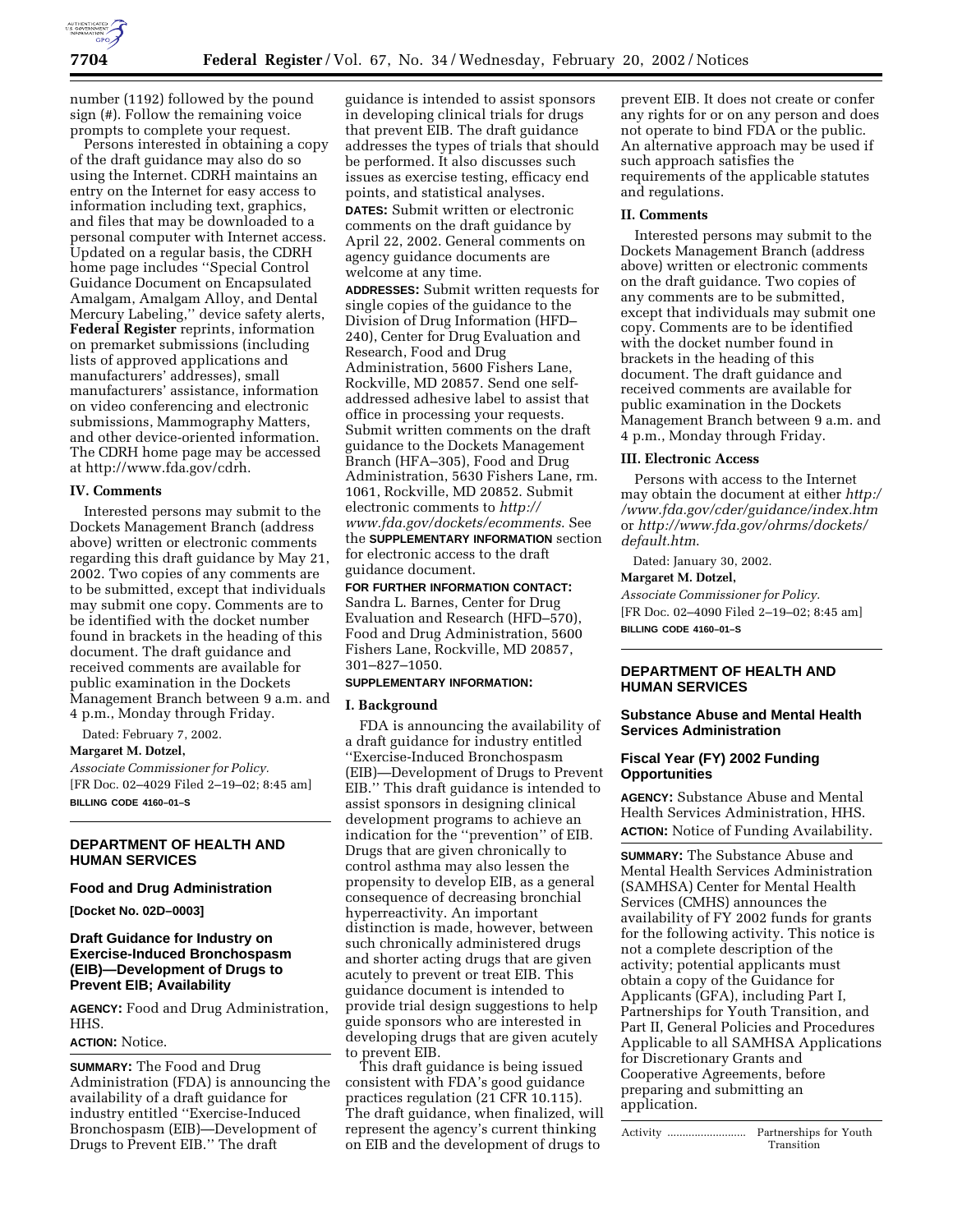| Application Deadline  April 11, 2002 |  |
|--------------------------------------|--|
| Est. Funds $FY$ 2001  \$2 million    |  |
| Est. No. of Awards $4-5$             |  |
|                                      |  |

The actual amount available for the award may vary, depending on unanticipated program requirements and the number and quality of applications received. FY 2002 funds for the activity discussed in this announcement were appropriated by Congress under Public Law No. 106– 310. SAMHSA's policies and procedures for peer review and Advisory Council review of grant and cooperative agreement application were published in the **Federal Register** (Vol. 58, No. 126) on July 2, 1993.

*General Instructions:* Applicants must use application form PHS 5161–1 (Rev. 7/00). The application kit contains the two-part application materials (complete programmatic guidance and instructions for preparing and submitting applications), the PHS 5161– 1 which includes Standard Form 424 (Face Page), and other documentation and forms. Application kits may be obtained from: National Mental Health Services Knowledge Exchange Network (KEN), PO Box 42490, Washington, DC 20015, Telephone: 1–800–789–2647.

The PHS 5161–1 application form and the full text of the activity are also available electronically via SAMHSA's World Wide Web Home Page: *http:// www.samhsa.gov*

When requesting an application kit, the applicant must specify the particular activity for which detailed information is desired. All information necessary to apply, including where to submit applications and application deadline instructions, are included in the application kit.

*Purpose:* Substance Abuse and Mental Health Services Administration (SAMHSA) Center for Mental Health Services (CMHS) announces the availability of FY 2002 funds for cooperative agreements to develop, implement, stabilize, and document models of comprehensive programs to help support youth with serious emotional disturbances or serious mental illnesses as they enter the period of emerging adulthood. By the end of the award period, these models should be well-positioned to be rigorously evaluated regarding their effectiveness.

*Eligibility:* States and political subdivisions of States (e.g., State agencies or departments; County, City, or State regional agencies; Indian tribes or tribal organizations as defined in section 4(b) and section 4(c) of the Indian Selfdetermination and Education Assistance Act) can apply. States are defined in section 2 of the PHS Act as including,

in addition to the several States, only the District of Columbia, Guam, Commonwealth of Puerto Rico, Northern Mariana Islands, Virgin Islands, American Samoa, and Trust Territory of the Pacific Islands (now Palau, Micronesia, and the Marshall Islands). Interested parties who do not meet these criteria, including faithbased organizations, are encouraged to partner with an agency or organization that is eligible to apply as the lead agency.

*Availability of Funds:* Approximately \$2 million will be available for 4–5 awards. No more than \$500,000 in total costs (direct and indirect) will be awarded per cooperative agreement per year. Actual funding levels will depend on the availability of funds. SAMHSA intends to partner with other federal agencies and private foundations in the administration and funding of this program. The possibility exists, therefore, that money may become available to fund more sites than are specified here.

*Period of Support:* Support should be requested for 4 years. Annual continuation awards will depend on the availability of funds and progress achieved. Only those programs that have completed all required products to the satisfaction of CMHS program staff at the end of year 2 will be renewed for years 3 and 4.

### **Criteria for Review and Funding**

*General Review Criteria:* Competing applications requesting funding under this activity will be reviewed for technical merit in accordance with established PHS/SAMHSA peer review procedures. Review criteria that will be used by the peer review groups are specified in the application guidance material.

*Award Criteria for Scored Applications:* Applications will be considered for funding on the basis of their overall technical merit as determined through the peer review group and the appropriate National Advisory Council review process. Availability of funds and geographical distribution of sites will also be award criteria. No more than one cooperative agreement will be awarded per State.

*Catalog of Federal Domestic Assistance Number:* 93.230.

*Program Contact:* For questions concerning program issues contact: Diane L. Sondheimer, Center for Mental Health Services, Substance Abuse and Mental Health Services Administration, 5600 Fishers Lane, Room 11C–16, Rockville, MD 20857, Telephone: 301– 443–1333, Email: dsondhei*@samhsa.gov*.

For questions regarding grants management issues, contact: Stephen Hudak, Division of Grants Management, Substance Abuse and Mental Health Services Administration, 5515 Security Lane, Rm 630, Rockville, MD 20852, (301) 443–9666, E-mail: *shudak@samhsa.gov*.

*Public Health System Reporting Requirements:* The Public Health System Impact Statement (PHSIS) is intended to keep State and local health officials apprised of proposed health services grant and cooperative agreement applications submitted by community-based nongovernmental organizations within their jurisdictions.

Community-based nongovernmental service providers who are not transmitting their applications through the State must submit a PHSIS to the head(s) of the appropriate State and local health agencies in the area(s) to be affected not later than the pertinent receipt date for applications. This PHSIS consists of the following information:

a. A copy of the face page of the application (Standard form 424).

b. A summary of the project (PHSIS), not to exceed one page, which provides:

(1) A description of the population to be served.

(2) A summary of the services to be provided.

(3) A description of the coordination planned with the appropriate State or local health agencies.

State and local governments and Indian Tribal Authority applicants are not subject to the Public Health System Reporting Requirements. Application guidance materials will specify if a particular FY 2002 activity is subject to the Public Health System Reporting Requirements.

*PHS Non-use of Tobacco Policy Statement:* The PHS strongly encourages all grant and contract recipients to provide a smoke-free workplace and promote the non-use of all tobacco products. In addition, Public Law 103– 227, the Pro-Children Act of 1994, prohibits smoking in certain facilities (or in some cases, any portion of a facility) in which regular or routine education, library, day care, health care, or early childhood development services are provided to children. This is consistent with the PHS mission to protect and advance the physical and mental health of the American people.

*Executive Order 12372:* Applications submitted in response to the FY 2002 activity listed above are subject to the intergovernmental review requirements of Executive Order 12372, as implemented through DHHS regulations at 45 CFR part 100. E.O. 12372 sets up